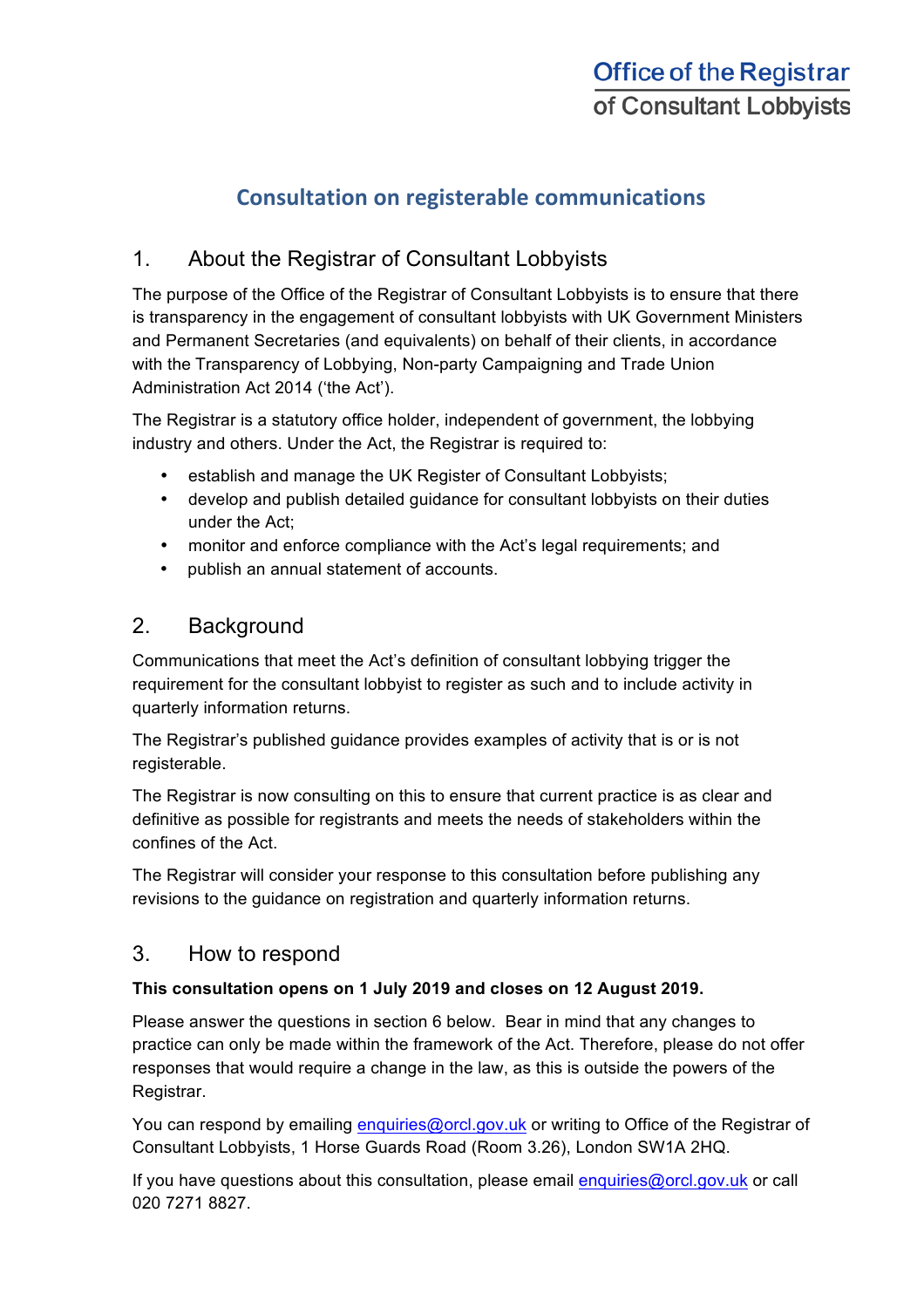### 4. Confidentiality and data protection

All consultation responses will be published on the website of the Office of the Registrar, including the name (but not the personal contact details) of the responding person or organisation. If you do not wish us to publish your name or all or part of your response, please indicate this and the reason for your preference.

#### 5. Statutory provision and Registrar's guidance

Section 2 of the Act provides that:

*(1) … a person carries on the business of consultant lobbying if—*

*(a) in the course of a business and in return for payment, the person makes communications within subsection (3) on behalf of another person or persons,*

*(b) the person is registered under the Value Added Tax Act 1994, and*

*(c) none of the exceptions in Part 1 of Schedule 1 applies.*

*…*

*(3) The communications within this subsection are oral or written communications made personally to a Minister of the Crown or permanent secretary relating to —*

*(a) the development, adoption or modification of any proposal of the government to make or amend primary or subordinate legislation;*

*(b) the development, adoption or modification of any other policy of the government;*

*(c) the making, giving or issuing by the government of, or the taking of any other steps by the government in relation to,—*

- *(i) any contract or other agreement,*
- *(ii) any grant or other financial assistance, or*
- *(iii) any licence or other authorisation; or*
- *(d) the exercise of any other function of the government.*

The Registrar's *Guidance on registration and quarterly information returns* (2019) provides that:

*Making communications personally means communicating with a UK Government Minister or Permanent Secretary (or equivalent) by name or by title, using oral, written or electronic communication. This means that:*

• *Communications made to a government department, special adviser, administrator, private secretary or private office, are not registerable. However, communications addressed to a Minister but sent via a private office would have to be registered.*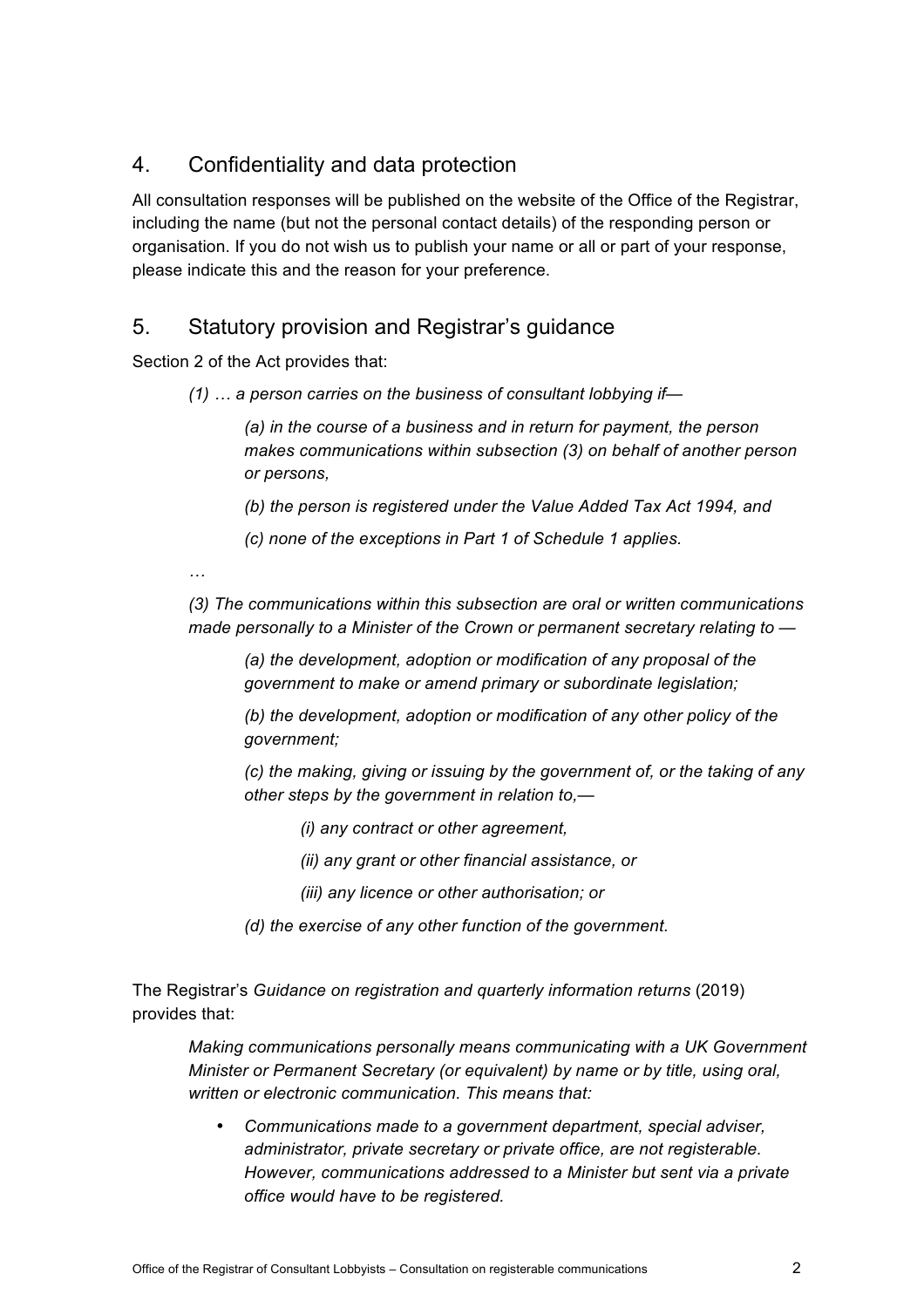- *Communications sent by a client (whoever drafted them) or a communication from a Minister or Permanent Secretary (even if sought via an RSVP), do not need to be registered.*
- *If the communication is an invitation and contains material that meets the criteria for consultant lobbying, then it is registerable.*
- *Informal communications (for example at a social event or conference) are registerable, if they otherwise meet the criteria for consultant lobbying.*
- *'Lobbying' does not need to be mentioned – the test is the nature of the activity.*

### 6. Consultation questions

The questions and examples below refer to contact with Ministers, but should be taken to include both Ministers and permanent secretaries (and their equivalents, as defined by the Act).

### **Letter from a client sent by a consultant lobbyist**

Current practice differentiates between the following circumstances, making one registerable and the other one not:

- **Non-registerable activity:** A letter or email signed by a client and sent by a consultant lobbyist to a Minister, with a covering email or letter attaching the client's letter, but saying nothing in the covering note about the subject matter.
- **Registerable activity:** A letter or email signed by a client and sent by a consultant lobbyist to a Minister, with a covering email or letter that describes the subject matter of the client's letter.

The Registrar is considering amending the guidance so that both circumstances would be registerable, because in both cases the consultant lobbyist is making a personal communication to a Minister on behalf of a client and the communication as a whole relates to government business.

#### **Question 1: What is your view of this proposed change?**

# **Meeting arranged by a consultant lobbyist**

Current practice differentiates between the following circumstances, making one registerable and the other one not:

• **Non-registerable activity:** A consultant lobbyist arranges a meeting for a client with a Minister, but does not attend the meeting, or accompanies the client to the meeting, introduces the client to the Minister, but does not participate in the